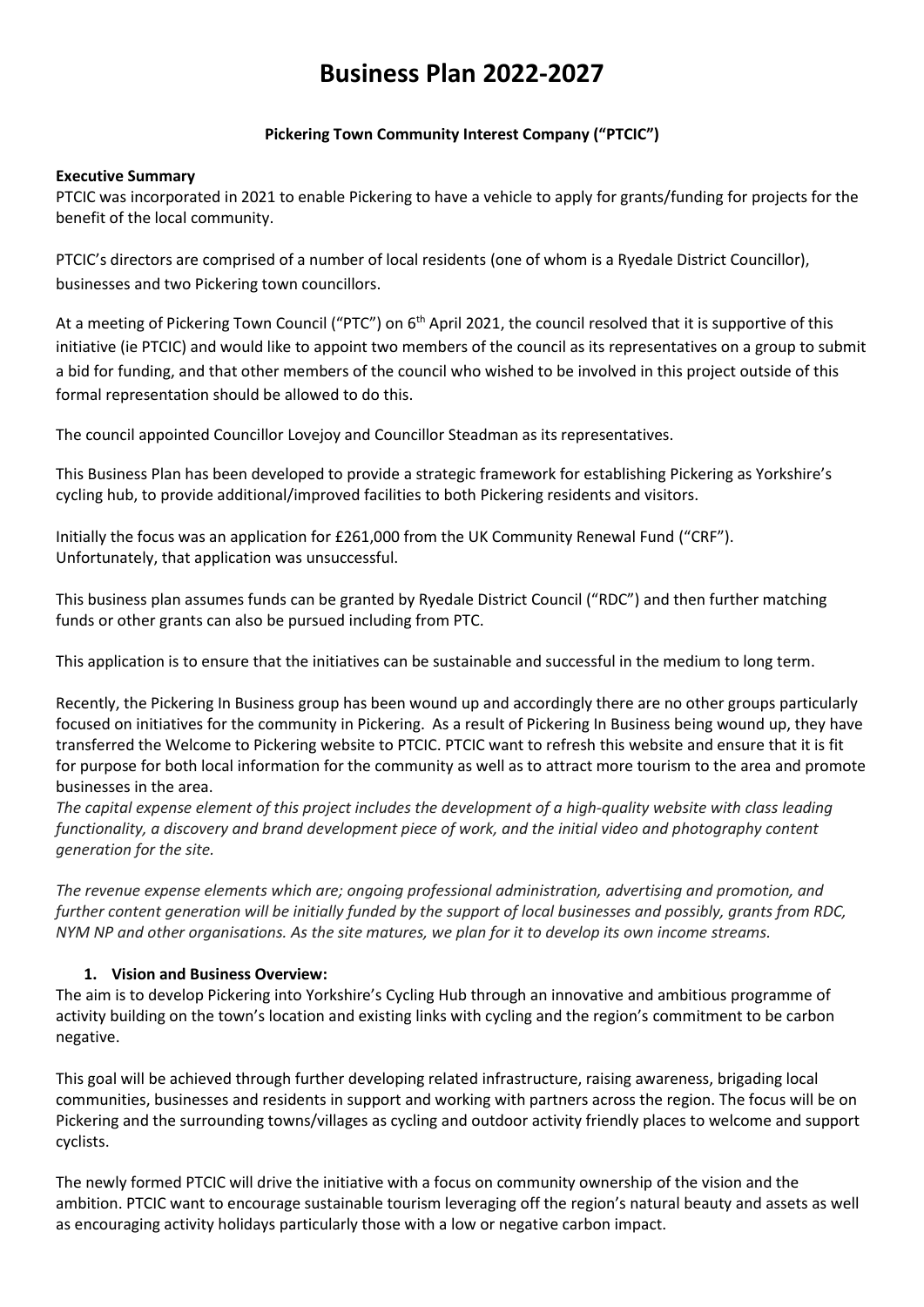The town centre will be reinvigorated and refocused with the provision of cycle racks, maintenance stands, E bike charging points, improved signage for cyclists and tourists and the establishment of a cycling friendly code for all local businesses.

A dedicated online presence and new material to promote the area as a cycling and outdoor hub will be developed. Local communities will be connected both by physical routes and shared involvement. The application includes funding for a unique mapping app to be developed. The creation of a digital mapping system providing a clear interactive map of Pickering and its surroundings with easy to use navigation systems and search facility will allow instant information to be added by businesses enhancing the user experience and promoting local businesses of all natures.

This initiative provides opportunities for new skills, training and business start-ups to be created. This will provide a boost to the local economy through activity which helps both in terms of health and fitness and reduced carbon. We will also carry out feasibility studies to explore improved cycle lanes between places and create cyclist friendly public transport options particularly for the less experienced and disabled.

The programme will deliver four ambitious objectives.

- Build an ambitious vision as 'Yorkshire's Cycling Hub 'to unite the town and deliver a sustainable commitment within local businesses, landowners and communities.
- Re-invigorate the town centre as the base and location for cyclists and families creating a café culture to stimulate new opportunities within the town centre.
- Connect local communities through safe cycling routes, promoting active travel and associated health and carbon reduction benefits.
- Innovate both through a unique digital mapping app and through feasibility studies to create integrated opportunities with local tourism assets such as the North Yorkshire Moors Railway.
- Invest in existing local cycling assets i.e., Newbridge Park to take it from something good to something great
- Incorporate links between Newbridge Park to the Community Park to improve access to both

## **To achieve this, we will deliver the following activities.**

- Building an ambitious vision as Yorkshire's Cycling Hub
	- Creation of a dedicated online presence and new material to promote the area as a cycling hub.
	- Launch PTCIC to drive community ownership of the vision and ambitions.
- Reinvigorating the town centre
	- Create a new opportunity to provide rental bikes, for both able and disabled cyclists.
	- Stimulate town centre collaboration to provide shared:
		- o Secure cycle racks
		- o Maintenance/wash stations/E-bike charging points for bicycles
		- o Improved signage for cyclists and tourists generally
		- o Establishing a cycling friendly code for local businesses
	- $\circ$  Supporting carbon neutral or even carbon negative active tourism with related health benefits.
- Connecting local communities
	- Mapping and promoting safe cycling routes between rural villages, towns and attractions
	- Leverage the Pickering to Malton cycle route creating a link between Yorkshire's Food Capital and Yorkshire's Cycling Hub
	- **EXP** Create formal links to local cycle areas such as Newbridge Park
	- **Provide new skills and employment opportunities by training cycle guides**
	- **Measuring and monitoring air quality**
	- Sustainable tourism supporting the economies of Pickering and surrounding villages
	- Work with NYCC Highways department to explore opportunities for new and improved safe cycle routes
- Innovating through digital and feasibility studies
	- Develop a specialist digital mapping system that provides a clear digital, interactive map of Pickering and surroundings with easy-to-use navigation systems and search facility. Allowing a search as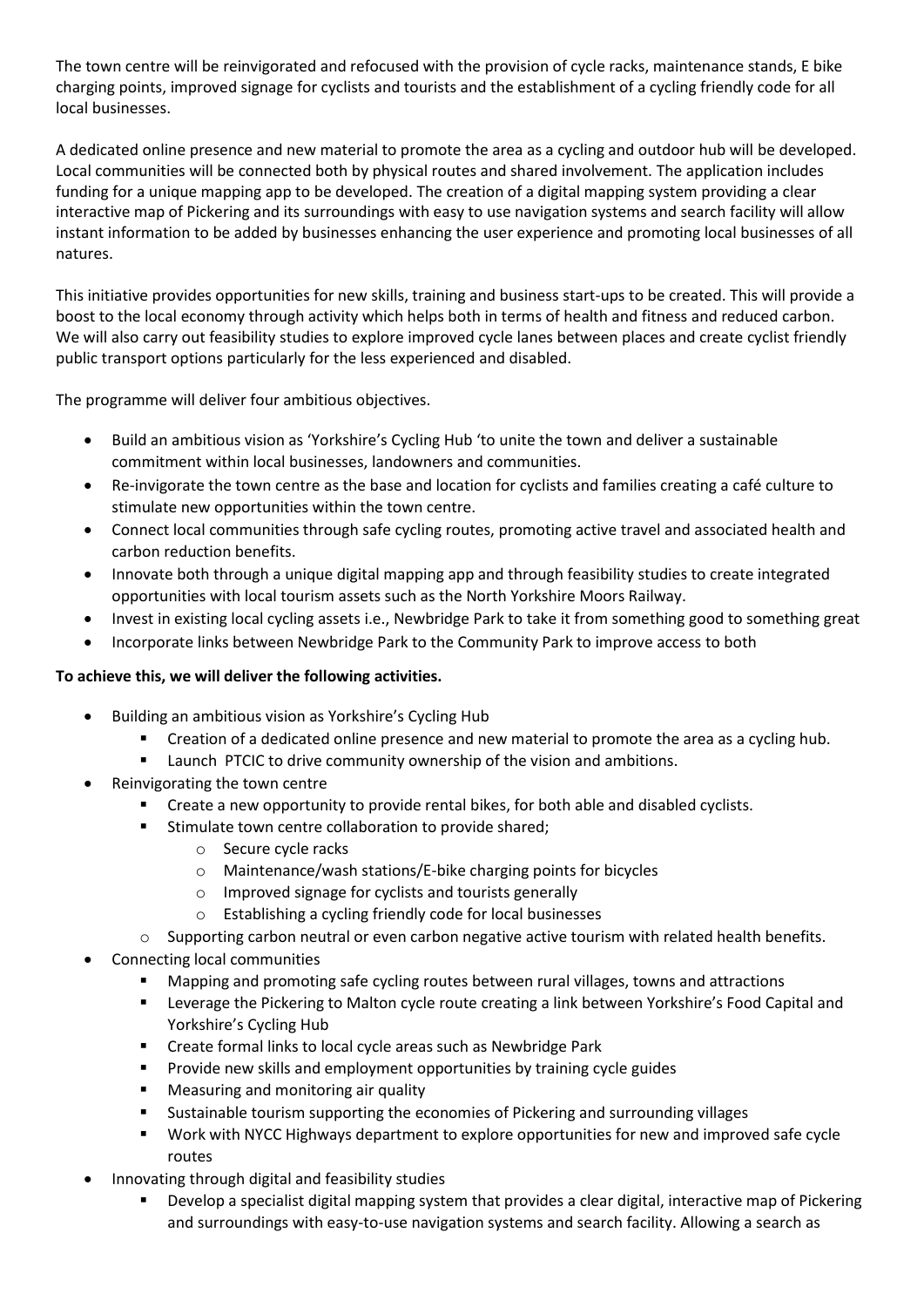specific as "30-minute walks from here" or "cafe". Instant information would be overlaid on top of the interactive map allowing for every business/event organiser to upload and maintain information

- **•** Conduct feasibility studies to explore new/improved cycle lanes such as links to local villages using old railway lines
- Undertake a feasibility study to explore opportunities to create one-way cycle friendly public transport tickets to create exciting new routes accessible to less experienced cyclists. E.g. with North Yorkshire Moors Railway one-way ticket to Grosmont and cycle back

## **Make Newbridge Park ("NP") -GREAT**

## Se[e www.newbridgepark.co.uk](http://www.newbridgepark.co.uk/) for details about the facility

NP is operated and maintained by a voluntary group and it is intended to continue in this manner. However to make this asset into something great and to take it to the next level, investment is needed regarding the tress and tracks maintenance, improved safe links from the Town to NP and given the establishment of the almost adjacent Community Park (which PTC intend to invest a further £200,000 to create a skate board park) links from NP to the Community Park need to be established and built

NP is situated behind Pickering Castle. It has been a very successful off-road cycling area for the local community particularly for young people and is an excellent facility for Pickering.

Unfortunately, the current group of volunteers who established NP and have maintained it over the years is being disbanded. To ensure that this community facility can be maintained and restored as well as improved PTCIC is looking to take over the area if it can ensure that it can raise the capital funding required to do so. The area is currently leased from the Duchy of Lancaster and access to the area is through woodland paths.

The capital funding required for NP includes the following costs

- to manage the mature trees in the area to ensure that the area is safe for purpose,
- improving the cycling tracks which have been worn over many years
- adding a pump track for younger riders in the area
- Lease costs for 10 years to Duchy of Lancaster
- Insurance costs for 10 years re Liability insurance for the area

In addition, there will be ongoing maintenance costs for which PTCIC will need to look for other funding including from bodies such as PTC.

An additional project is to link NP to the Pickering Town Community Park.

At present there is a very poor woodland path which is quite difficult to negotiate which links NP to the Community Park. Given the number of families and young people who now access the Community Park which is expected to increase, particularly with additional facilities being proposed by Pickering Town Council, including a skateboard park in that area it is felt that having a quality safe link between NP and the Community Park would encourage use of both facilities.

In addition to which it would provide an improved and safer access to the Community Park for Pickering residents and visitors. Currently to access the Community Park one needs to walk up the Whitby Road which is a very busy road and in certain areas has cars parked onto the pavement and hence is not feasible for people with pushchairs or wheelchairs. The other alternative is to walk through the housing estate and access through what is known as lovers Lane. If a new and improved access can be made between NP and the Community Park it would provide a more attractive route than the current routes. In order to provide the link between NP and the Community Park a small strip of land of about 150 m would need to be acquired so that the existing footpath can be made both wider and safer to enable people to do this link on foot and/or with pushchairs and bicycles et cetera.

The costs involved for this would include

• the acquisition of the strip of land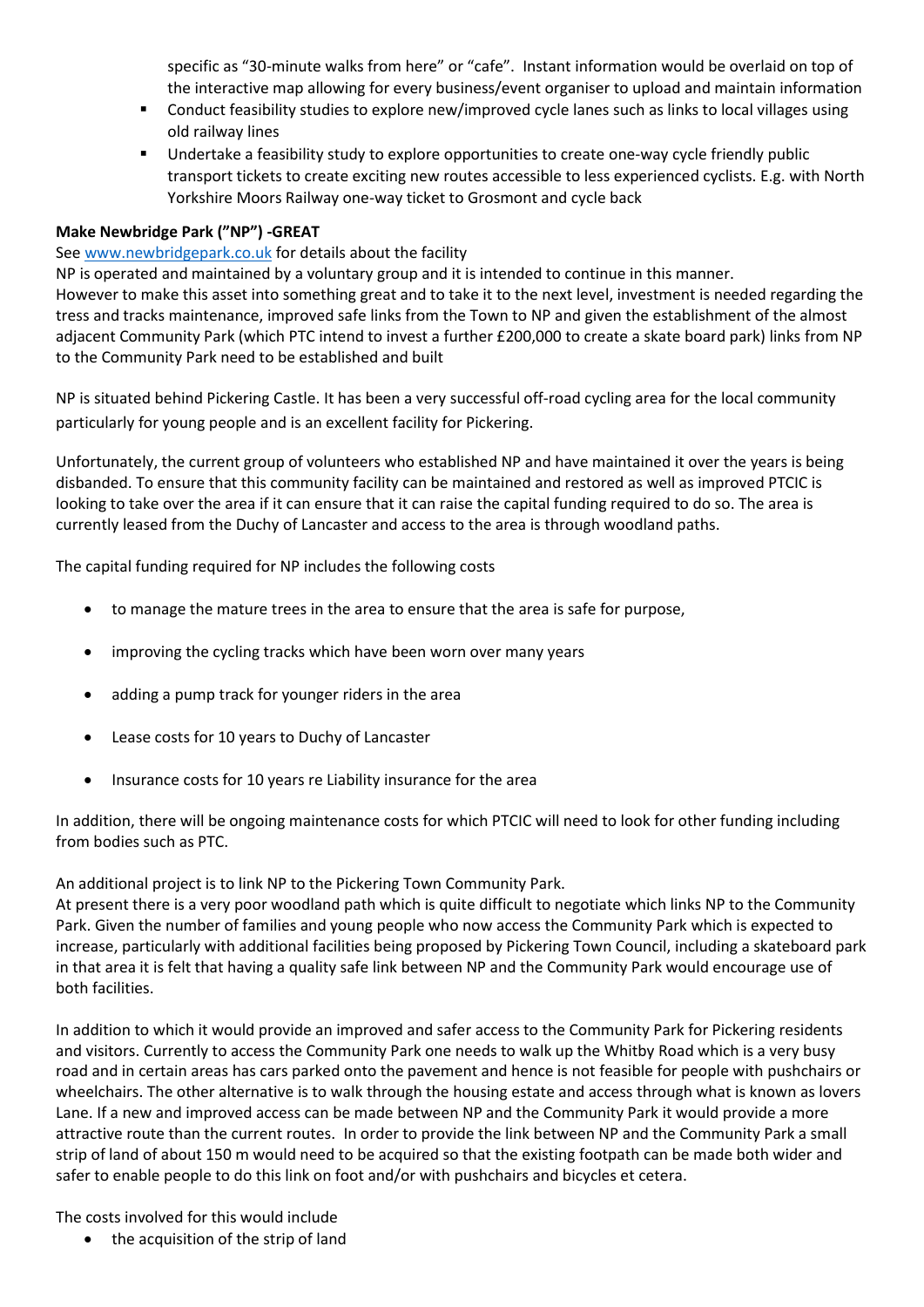- the building of path/bridleway between Newbridge Park and the community park
- tree management of the trees that cover this area

This new improved link would enable people to come up through Pickering town along Castlegate to Pickering Castle and then using the footpaths that circumnavigate the castle get to the junction whereby they could go up through the woods to the community park or along to NP. A safer and more attractive option than the other routes that access the Community Park

# **2. Governance and Organisation:**

PTCIC is newly established It has the following board of directors- all of whom are local residents

David Beeley - owner of Big Bear Bikes and director of Dalby Forest Cycle Hub CIC Philip Hall - owner of The Black Swan John Harrison - Pickering resident Joan Lovejoy - Pickering Town Council Mike Potter - Ryedale District Council Emma Steadman - Pickering Town Council

PTCIC would look to employ a [General Manager] so as to have clear focus on these plans and initiatives and to ensure they are delivered

Summary of governance and management objectives for the next 3 years

| Governance area (Eg)         | <b>Objectives</b>                                                                                                                                   |
|------------------------------|-----------------------------------------------------------------------------------------------------------------------------------------------------|
| <b>Board of Directors</b>    | Increase board numbers so that there is board expertise on, what the<br>➤<br>local business community requires, what cyclists and tourists require, |
|                              | and digital knowledge.                                                                                                                              |
| Development of               | Develop governance polices for<br>➤                                                                                                                 |
| Policies/procedures          | Strategy development and alignment<br>➤                                                                                                             |
|                              | Procurement<br>➤                                                                                                                                    |
|                              | <b>HR</b><br>≻                                                                                                                                      |
|                              | ➤<br>Finance                                                                                                                                        |
|                              | General governance re terms/chairmanship/roles of directors<br>≻                                                                                    |
|                              | /meetings/ voting                                                                                                                                   |
|                              | Public engagement<br>➤                                                                                                                              |
| Volunteer development and    | Engage with local related volunteer groups to assist in achieving<br>$\bullet$                                                                      |
| support                      | objectives and to align interests                                                                                                                   |
|                              | Engage with local and national organisations such as Forestry                                                                                       |
|                              | England, Cycling UK, Welcome to Yorkshire, Ryedale Cycle Forum,                                                                                     |
|                              | North York Moors National Park Authority, York and North Yorkshire                                                                                  |
|                              | Local Enterprise Partnership, NYCC, Scarborough Ryedale Community                                                                                   |
|                              | Cycling, Ryedale environmental group to align interests and achieve                                                                                 |
|                              | objectives. This list is not exhaustive.                                                                                                            |
| Funding                      | Explore all funding opportunities to ensure PTCIC is sustainable; this<br>$\bullet$                                                                 |
|                              | will include grant opportunities, revenue from cycling rentals,                                                                                     |
|                              | business fees for App, general business levies potentially                                                                                          |
| Operations/staffing          | Recruit a [General Manager] as a priority<br>$\bullet$                                                                                              |
| <b>Pickering In Business</b> | Establish where this organisation is headed to align interests-now<br>$\bullet$<br>disbanded                                                        |
|                              | Discuss ownership and management of "Welcome to Pickering" web                                                                                      |
|                              | site-done and now transferred to PTCIC                                                                                                              |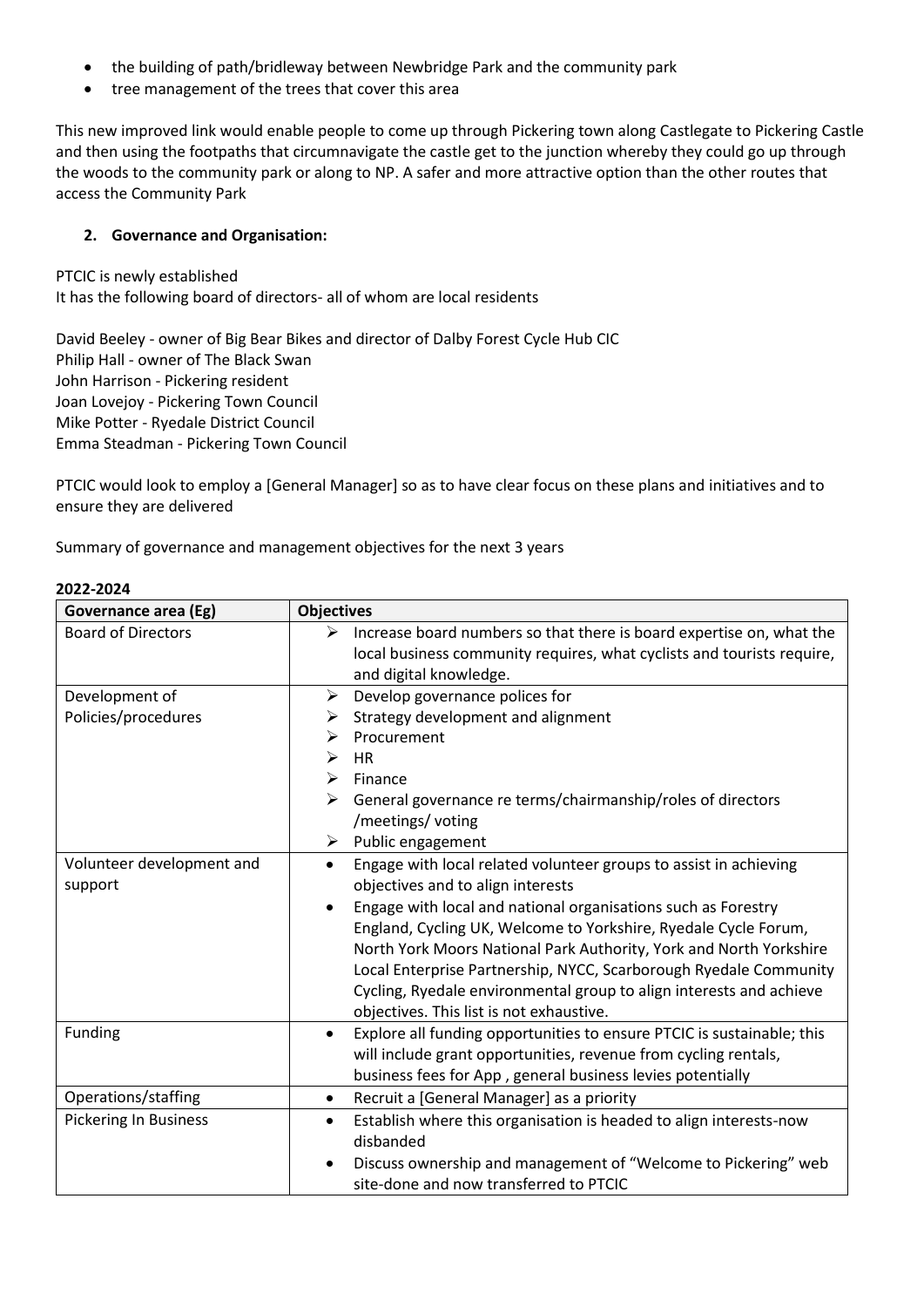# **3. Partnerships**

As noted earlier, PTCIC is a newly Incorporated company. Over the past few months it has worked closely with Ryedale District Council ("RDC") which supported its bid for the CRF. This was essential as clearly PTCIC has no track record or resources. Going forward it is hoped that PTCIC would continue to work closely with RDC who, particularly through Craig Nattress, has assisted in providing support liaison and direction.

As part of the development for the PCIC CRF bid the board of PTCIC also worked with our local MP ( Kevin Hollinrake), York and North Yorkshire Local Enterprise Partnership and Welcome to Yorkshire to help provide direction and support.

Outline partnerships objectives for next 3 years

## **2022-2024**

| Area                      | <b>Objectives</b>                                                                                                                                                                                                                                                                                                                                                                                      |  |
|---------------------------|--------------------------------------------------------------------------------------------------------------------------------------------------------------------------------------------------------------------------------------------------------------------------------------------------------------------------------------------------------------------------------------------------------|--|
| <b>Local Businesses</b>   | explore opportunities and collaborations with organisations in Pickering and<br>surrounding areas, obviously including those in the hospitality sector but also<br>more wider<br>attract new businesses to the area particularly those involved with cycling<br>$\bullet$<br>encourage new businesses to Pickering to reinvigorate the high street and<br>$\bullet$<br>particularly to support tourism |  |
| <b>Community Groups</b>   | Work with relevant community/volunteer groups                                                                                                                                                                                                                                                                                                                                                          |  |
| RDC                       | Work with RDC to ensure policies/strategy aligned and to garner support and<br>٠<br>direction eg specific infrastructure such as cycling lanes                                                                                                                                                                                                                                                         |  |
| Pickering Town<br>Council | Work with PTC to ensure policies/strategy aligned and to garner support and<br>$\bullet$<br>direction                                                                                                                                                                                                                                                                                                  |  |
| NYCC Highways dept        | Work with NYCC to explore opportunities for improvement/new safe cycleways<br>٠                                                                                                                                                                                                                                                                                                                        |  |

## **4. Facilities:**

## Currently PTCIC has no facilities or assets

Meetings, due to COVID restrictions, have had to be held by tele conference plus small ad hoc face to face meetings. Going forward it is likely that meetings will be held at The Black Swan which has suitable rooms. Pickering In Business also used to hold their meetings at this venue.

David Beeley; Big Bear Bikes; will accommodate the General Manager

Over the next 2 years if grants are forthcoming then it is anticipated that PCIC could have the following assets

|                             | <b>Number</b> | <b>Potential revenue</b>                  |
|-----------------------------|---------------|-------------------------------------------|
| Newbridge Park              |               | Subscriptions to Newbridge Park access    |
| leased from the DofL        |               |                                           |
| Cycling app                 | N/A           |                                           |
| Cycle racks                 |               |                                           |
| Cycle maintenance           |               |                                           |
| stations                    |               |                                           |
| E Bike charging             |               |                                           |
| stations                    |               |                                           |
| <b>Welcome to Pickering</b> |               | Private sector contributions to advertise |
| web site                    |               |                                           |

## **5. Programming/ Activity:**

Following 3 months of discussions/development; an application for the CRF was submitted on 13<sup>th</sup> May 2021 by RDC on behalf of PTCIC for a grant of £261,000.

We were advised in late June that this application was shortlisted by NYCC for submission to Government We recently heard that this bid was unsuccessful.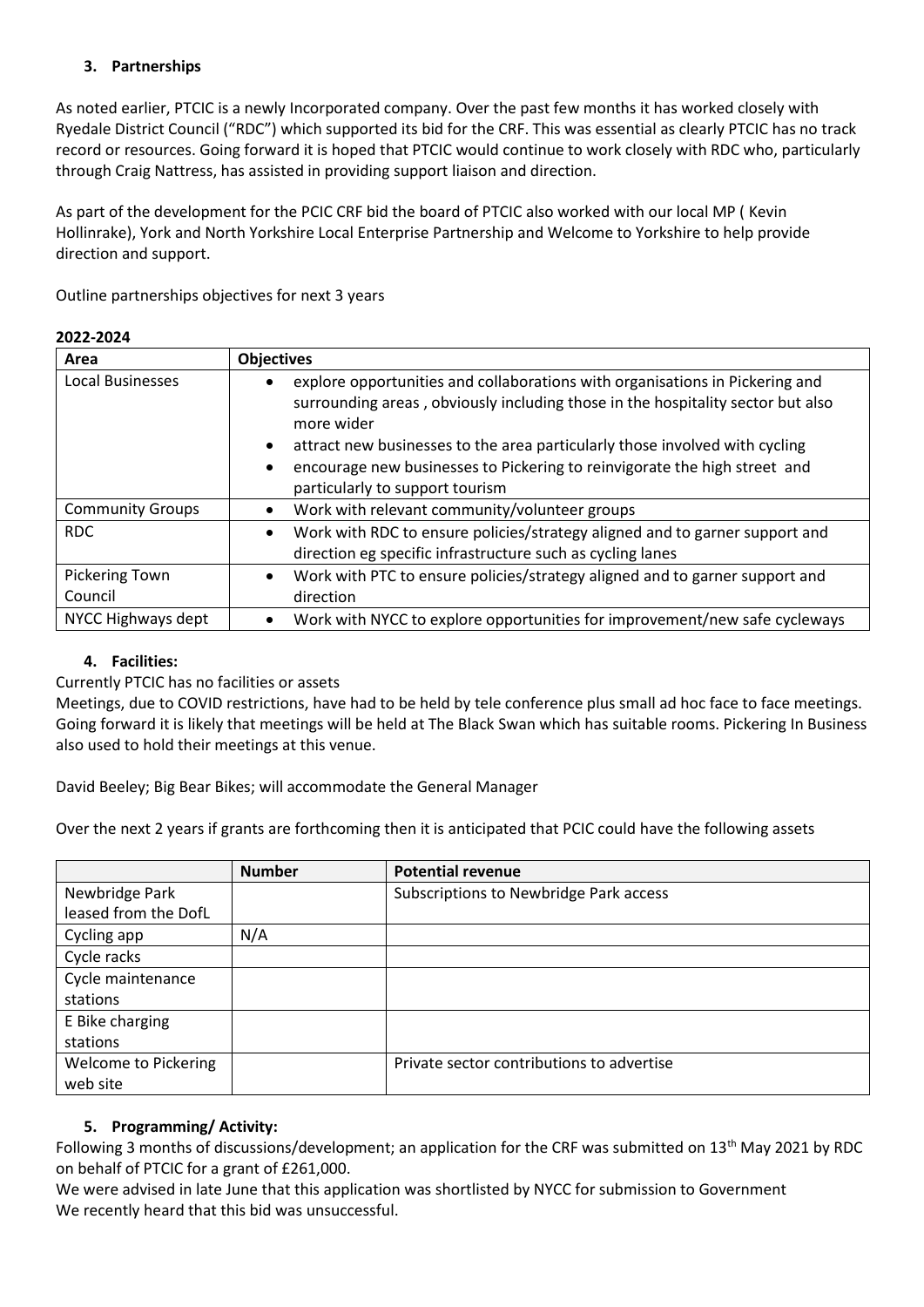#### The table below lists the intended developments and activity for the next year

The project will employ Project Officers to develop activities alongside our Delivery Partners. This will be either on a secondment basis (if available within local partner organisations) or as a new fixed term contract.

Ryedale District Council will act as Project Applicant and Accountable Body and offer support as appropriate. The delivery would be through a steering group.

| <b>KEY ACTIVITY</b>                                                                                                                                                                        | <b>DELIVERED BY</b>                          |
|--------------------------------------------------------------------------------------------------------------------------------------------------------------------------------------------|----------------------------------------------|
| Increase membership of PTCIC                                                                                                                                                               | <b>PTCIC</b>                                 |
| Hold inclusive meetings with the local community to discuss<br>objectives/garner support                                                                                                   | <b>PTCIC</b>                                 |
| Contract with an app developer for mapping app                                                                                                                                             | <b>PTCIC</b>                                 |
| Acquire land to link NP to The Community Park                                                                                                                                              | PTCIC/PTC                                    |
| Contract to build the Link and make safe the trees in that area                                                                                                                            | <b>PTCIC</b>                                 |
| Procure and agree locations for bike racks, agree and procure<br>signage                                                                                                                   | PTCIC/RDC                                    |
| Negotiate lease of NP with Duchy and explore options re tree<br>management                                                                                                                 | PTCIC/Duchy                                  |
| Recruit and train cycling/walking guides                                                                                                                                                   | PTCIC/Project<br>team/Cycling UK             |
| Engage with wellness providers to develop appropriate access<br>systems and marketing                                                                                                      | PTCIC/Project<br>team/NHS                    |
| Develop plan for 'safe cycle' routes through engagement with<br>stakeholders                                                                                                               | RDC/Project<br>Team/Ryedale<br>Cycle Forum   |
| Agree cycle route plans along with planning timeline and cost<br>benefit analysis                                                                                                          | RDC/NYCC                                     |
| Review findings of feasibility study & plan for implementation                                                                                                                             | <b>Steering Group</b>                        |
| Conclude marketing strategy and activities to promote Pickering<br>throughout UK                                                                                                           | <b>Steering Group</b><br>and Project Team    |
| Reinvigorate Newbridge Park, negotiate a new lease with DofL,<br>Manage the related trees and tracks in park and ensure safe links<br>between the Park and the Town and the Community Park | PTCIC, Steering<br>Group and Project<br>Team |

A project engagement plan will be developed to ensure stakeholder and community 'buy-in' and to secure evidence of support for next steps and throughout each stage of the activities via regular briefings.